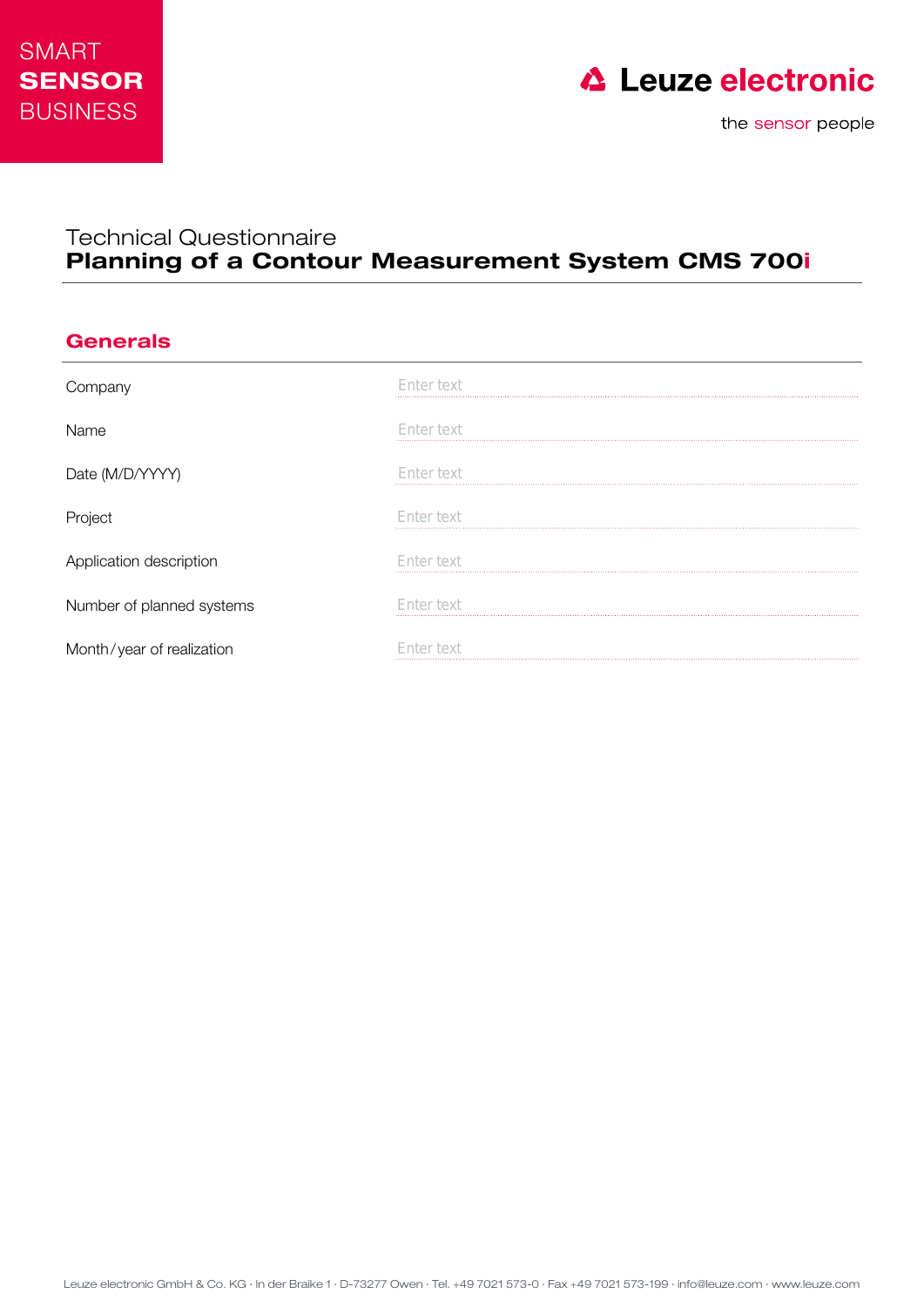



## **Objects**



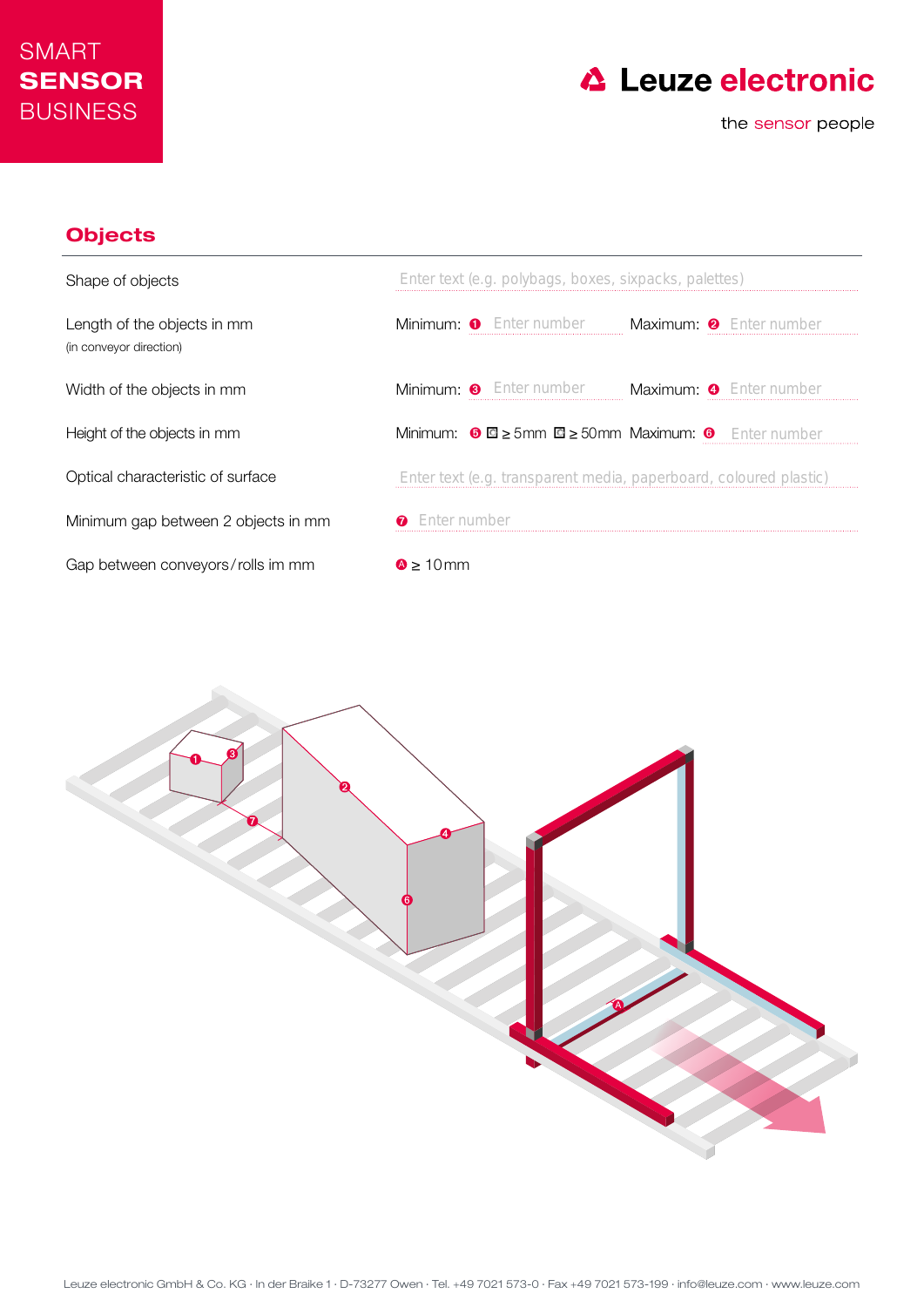



| Data                                   |                                                          |
|----------------------------------------|----------------------------------------------------------|
| Resolution                             | $5 \text{ mm}$                                           |
| Interface from CMS 700i to PLC         | $\Box$ Profinet $\Box$ Ethernet TCP/IP                   |
| Integration of external devices        | Enter text (e.g. scale, barcode reader, camera, trigger) |
| Interface from ext. device to CMS 700i | Ethernet TCP/IP                                          |

Leuze electronic GmbH & Co. KG · In der Braike 1 · D-73277 Owen · Tel. +49 7021 573-0 · Fax +49 7021 573-199 · info@leuze.com · www.leuze.com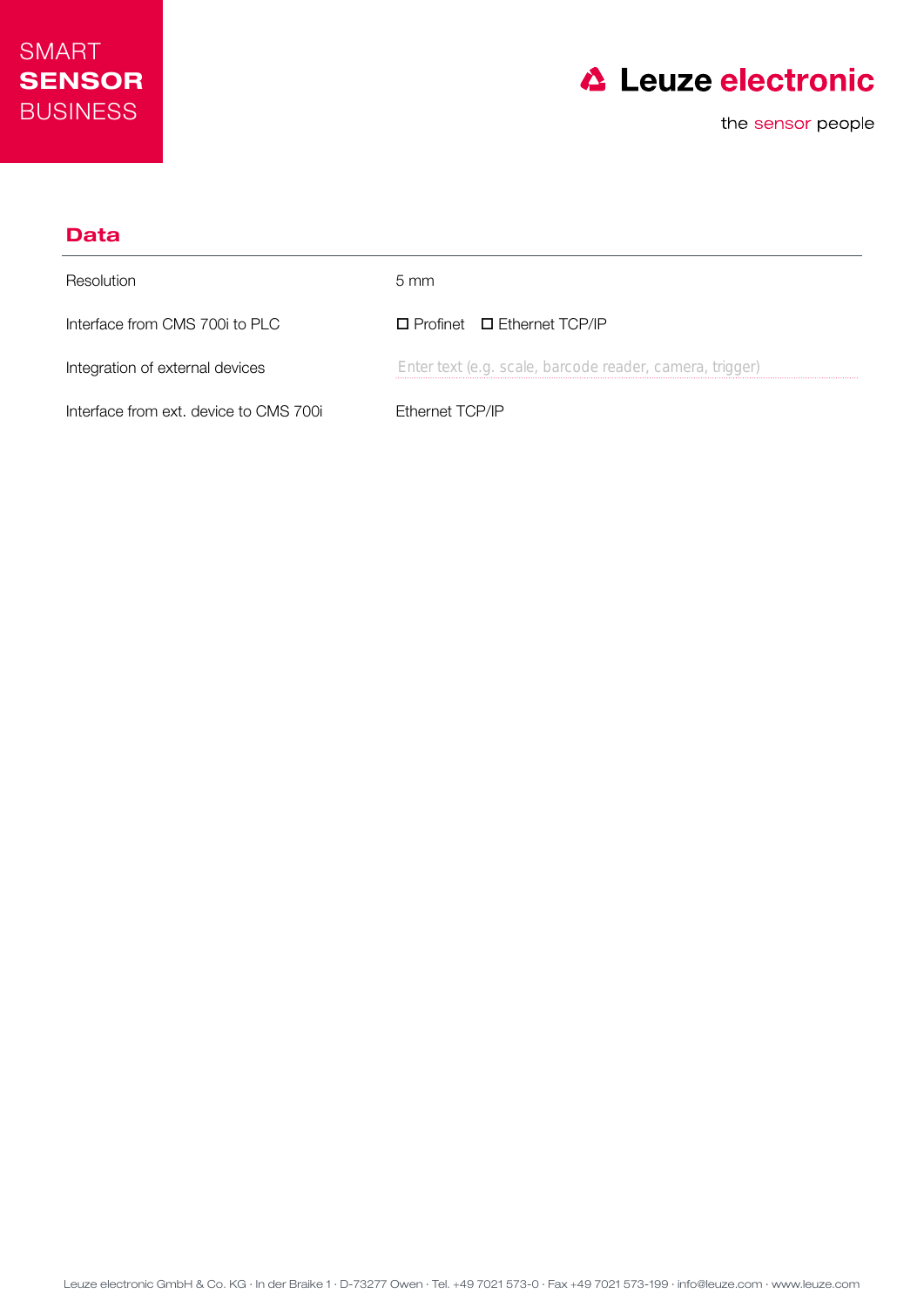

## Conveyor and mounting situation

| Type of conveyor                                               | <b>a</b> rolls        | <b>a</b> belt | <b>C</b> Enter text                          |
|----------------------------------------------------------------|-----------------------|---------------|----------------------------------------------|
| Are the objects guided on one side?                            | $\Box$ yes            | lo no         | if no, maximum inclination [°]: Enter number |
| Constant transport speed [m/s]                                 | Enter number          |               |                                              |
| Maximum transport speed [m/s]                                  | Enter number          |               |                                              |
| <b>Conveyor dimensions</b><br>Overall width in mm              | <b>O</b> Enter number |               |                                              |
| Effective transport width in mm                                | <b>2</b> Enter number |               |                                              |
| Conveyor height in mm                                          | <b>8</b> Enter number |               |                                              |
| Ceiling height in mm                                           | <b>O</b> Enter number |               |                                              |
| Free space beside conveyor in mm<br>(min 900mm right and left) | ❺                     | Enter number  |                                              |
| Ceiling                                                        |                       |               |                                              |
| <b>Nall</b><br>Floor                                           |                       |               |                                              |
| <b>Scale dimensions</b>                                        |                       |               |                                              |
| Overall length in mm                                           | <b>O</b> Enter number |               |                                              |
| Working height in mm                                           | <b>O</b> Enter number |               |                                              |
| Diameter conveyor roll in mm                                   | <b>O</b> Enter number |               |                                              |
| Diameter conveyor roll in mm                                   | <b>O</b> Enter number |               |                                              |

Leuze electronic GmbH & Co. KG · In der Braike 1 · D-73277 Owen · Tel. +49 7021 573-0 · Fax +49 7021 573-199 · info@leuze.com · www.leuze.com